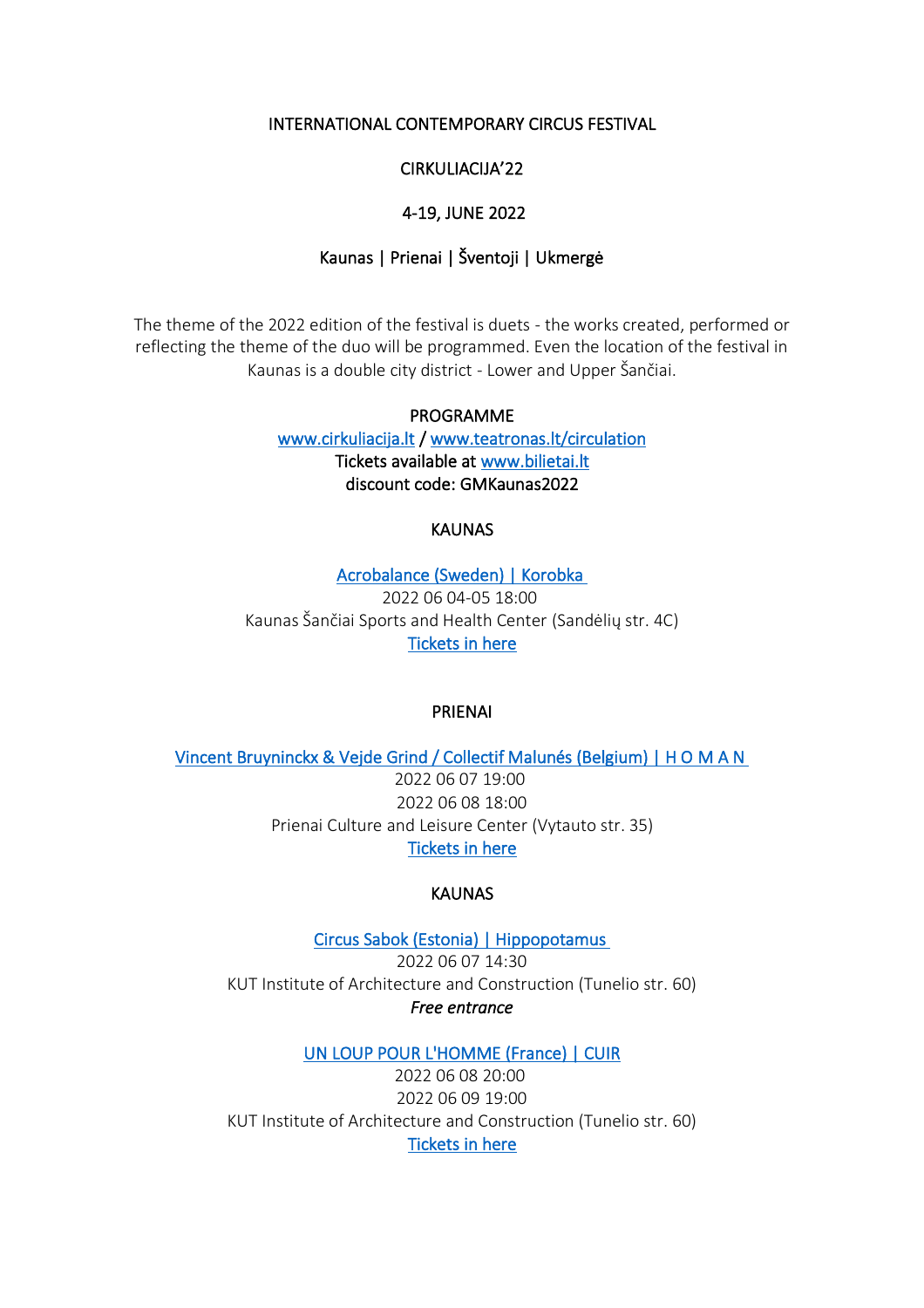[Jesse Huygh ir Rocio Garrote \(Belgium\) | 2 Meters](https://cirkuliacija.lt/en/renginys/jesse-huygh-rocio-garrote-belgium-2-meters/)

2022 06 09 18:00 KUT Vaižgantas school, stadium (Skuodo str. 27) *Free entrance*

> 2022 06 10 18:30 Baltijos circus yard (Drobės g. 31) *Free entrance*

[Cirque Aïtal \(France\) | For better or worse](https://cirkuliacija.lt/en/renginys/cirque-aital-france-for-better-or-worse/) 

2022 06 10 20:00 2022 06 11 19:00 2022 06 12 17:00 Circus tent by Žalgiris Arena (Karalius Mindaugas av. 50) [Tickets in here](https://www.bilietai.lt/eng/search:for%20better%20or%20worse/)

[Big Wolf Company \(Estonia\) | Three sisters](https://cirkuliacija.lt/en/renginys/big-wolf-company-estonia-three-sisters/) 

2022 06 11 12:00 Lower Šančiai beach *Free entrance*

[Eliška Brtnická \(Czech Republic\) | Staircase](https://cirkuliacija.lt/en/renginys/eliska-brtnicka-czech-republic-staircase/)

2022 06 11 17:00 2022 06 12 15:00 Location will be announced soon *Free entrance*

### ŠVENTOJI

2022 06 17 Šventosios miesto aikštė (Šventoji city square) 18:00 [Big Wolf Company \(Estonia\) | Three sisters](https://cirkuliacija.lt/en/renginys/big-wolf-company-estonia-three-sisters-2/)  19:00 [Džiugas Kunsmanas & Adrian Carlo Bibiano \(Lithuania\) | Where do I connect](https://cirkuliacija.lt/en/renginys/dziugas-kunsmanas-adrian-carlo-bibiano-liethuania-where-do-i-connect/) Free entrance

# UKMERGĖ

2022 06 19 Ukmergė Cultural Center (Kauno g. 8, Ukmergė) 12:00 [Canta Company \(Lithuania\) | Clothes and Us |](https://cirkuliacija.lt/en/renginys/canta-company-lithuania-clothes-and-us/) [TICKETS](https://www.bilietai.lt/lit/renginiai/festivaliai/cirkuliacija-drabuziai-ir-mes-canta-company-lietuva-358001/) 18:00 [Taigi cirkas \(Lithuania\) | Up to this point](https://cirkuliacija.lt/en/renginys/taigi-cirkas-lithuania-up-to-this-point/) | [TICKETS](https://www.bilietai.lt/lit/renginiai/festivaliai/cirkuliacija-up-to-this-point-taigi-cirkas-lietuva-358002/)